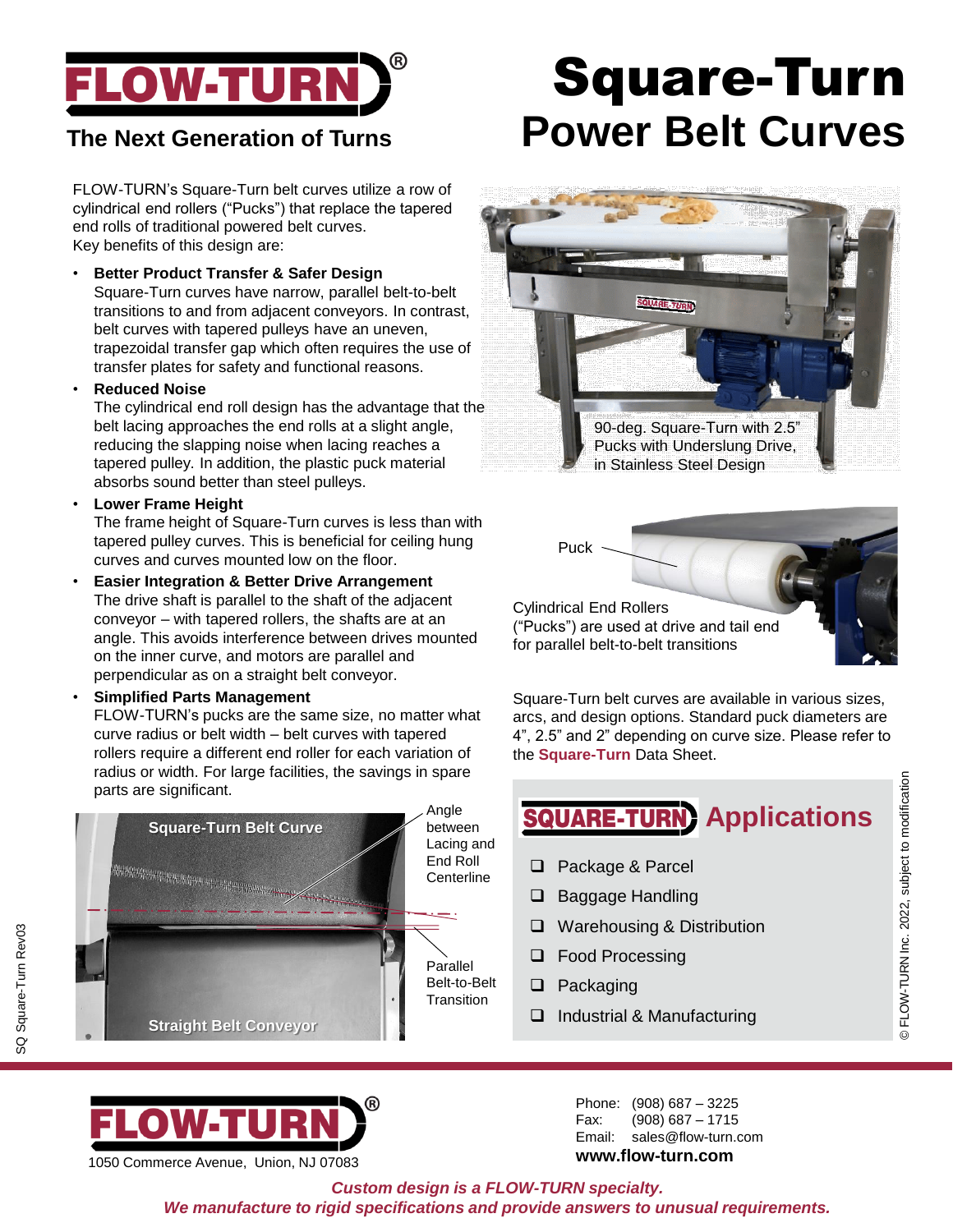

# **The Next Generation of Turns**

### **Standard Specifications**

#### FRAME CONSTRUCTION

- 4", 2.5" or 2" Puck diameter depending on curve size (please refer to Data Sheet)
- Load capacity 40 lbs per linear foot (standard)
- 10 Ga standard frame construction
- Safety Guarding per OSHA
- Finger Guards and Safety Covers
- Arcs from 15 degrees to 270 degrees; also available as spiral with an elevation change
- Enamel paint or powder coating with color per RAL or paint chip request, or stainless steel

#### DRIVE SYSTEM

- Shaft-mounted gearmotors or reducers with flange mounts for C-Face motors
- Normal mounting at discharge end
- Number 50 Flex Chain with Attachment links
- Hardened Steel Sprockets

#### BELT

- 2-ply PVC (standard) oil, heat, grease resistant
- Ruff Top and others upon request

### ACCESSORIES

- Floor Supports, H-Style with welded constraint; +/- 2" adjustment; or ceiling hangers
- Side Guards 12 and 14 Ga Steel

# **QUARE-TURN**



SQ Square-Turn Rev03

SQ Square-Turn Rev03



1050 Commerce Avenue, Union, NJ 07083

# Square-Turn **Power Belt Curves**

### **Options**

### FRAME

- Stainless steel, suitable for food applications
- Low Friction DuraSurf slider bed covers for heavy loading; Bed Relief Rollers for extra heavy loads
- Under Guards in Plastic or Steel Mesh or full Metal
- Removable Inside Radius Frame for Endless Belt Applications without Laced Splice
- Transfer Rolls for Small Item Applications
- Double Square-Turn with 2 x 45-degree curves (picture below)

#### DRIVE

- Integrated Gear Motors, with or without VFD's
- Inside radius mount (vertical only)
- Slave Drive between curves and adjacent conveyor BELT
- FDA & USDA approved belts available



Also available is a **Double Square-Turn** belt curve with 2 x 45-deg. Square-Turn units on one frame for metering, buffering and robotic pick & place applications.

> Phone: (908) 687 – 3225 Fax: (908) 687 – 1715 Email: sales@flow-turn.com **www.flow-turn.com**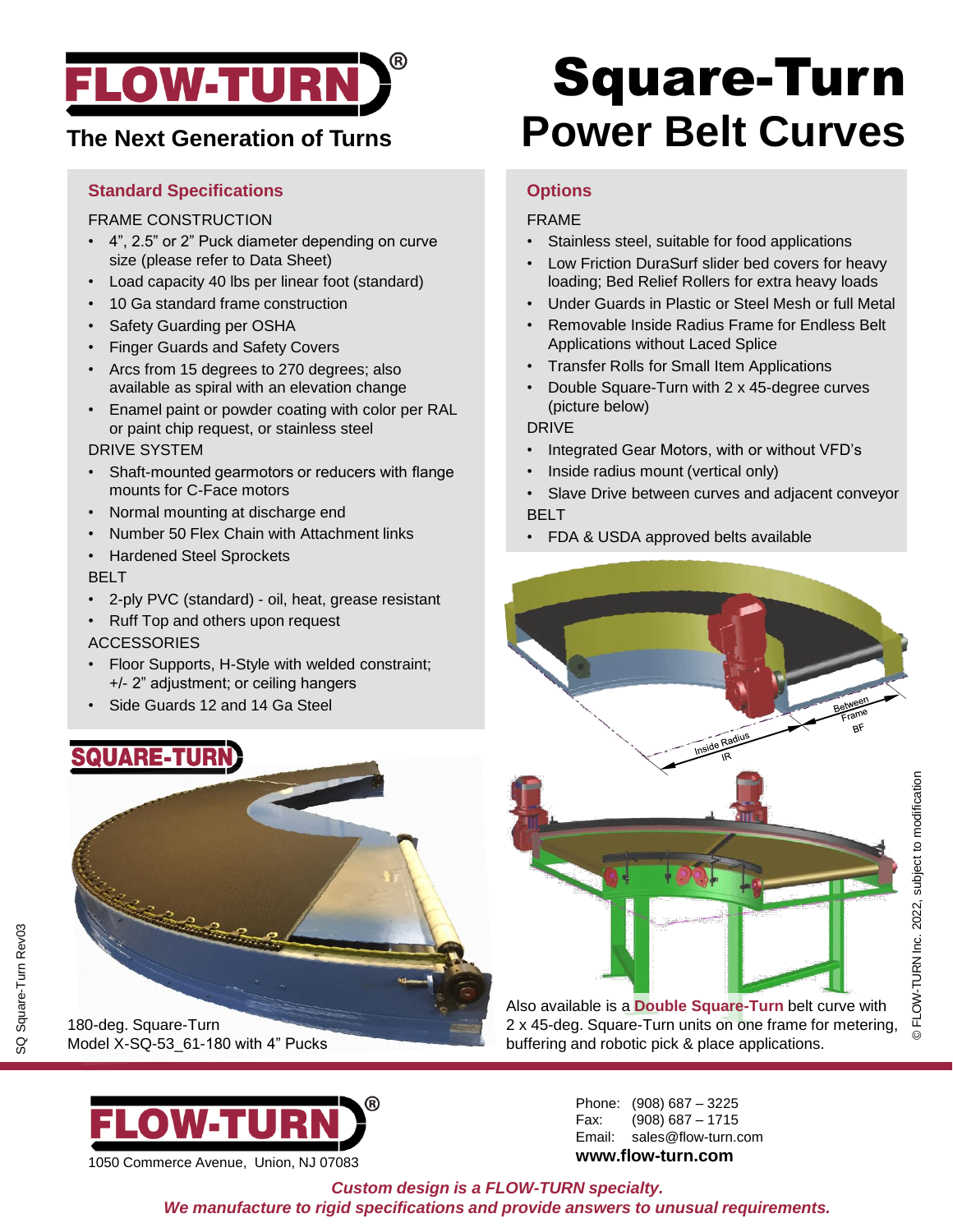

## **The Next Generation of Turns**



| <b>Group</b><br>ldentifier | $\mathbf{v}$<br>Outside<br>Radius | <b>Belt</b><br>Outside<br><b>Radius</b> | <b>Puck</b><br><b>Diameter</b>                | Shaft<br><b>Diameter</b>  | .<br><b>Inside Frame</b><br>Height * |  |  |  |
|----------------------------|-----------------------------------|-----------------------------------------|-----------------------------------------------|---------------------------|--------------------------------------|--|--|--|
| AAA-SQ                     | 30.625"                           | 27"                                     | ייכ                                           | 1"                        | 5.5"                                 |  |  |  |
| AA-SQ                      | 40.625"                           | 37"                                     | 2.5"                                          | $1 - 3/16"$               | 6"                                   |  |  |  |
| A-SQ                       | 50.625"                           | 47"                                     | 4"                                            | 1-7/16" **<br>$1 - 7/16"$ | $7.25"$ **<br>7.25"                  |  |  |  |
| <b>B-SQ</b>                | 62.625"                           | 59"                                     | OR Frame is 0.5" shorter than IR Frame        |                           |                                      |  |  |  |
| C-SQ                       | 90.625"                           | 87"                                     | ** 2.5" available upon request with X=1-7/16" |                           |                                      |  |  |  |

For **Square-Turn** Spiral applications, please refer to the corresponding **Spiral-Turn** Data Sheet.



1050 Commerce Avenue, Union, NJ 07083

# Square-Turn **Data Sheet**

|                     |                                                   | с                   | IR         | ВF             | <b>CLR</b> | F           |                        |  |  |
|---------------------|---------------------------------------------------|---------------------|------------|----------------|------------|-------------|------------------------|--|--|
| Group<br>ldentifier | Model<br>No.                                      | <b>Belt Outside</b> | Inside     | <b>Between</b> | Centerline | Puck        |                        |  |  |
|                     |                                                   | Radius              | Radius     | Frame          | Radius     | Diameter    |                        |  |  |
| AAA-SQ              | $22-5$                                            |                     | 22"        | 5"             | 24.5"      | 2"          |                        |  |  |
|                     | 20 7                                              | 27"                 | 20"        | 7"             | 23.5"      | 2"          |                        |  |  |
|                     | $18_9$                                            |                     | 18"        | 9"             | 22.5"      | 2"          |                        |  |  |
|                     | 16_11                                             |                     | <b>16"</b> | 11"            | 21.5"      | 2"          |                        |  |  |
|                     | 14 13                                             |                     | 14"        | 13"            | 20.5"      | 2"          |                        |  |  |
|                     | 12 15                                             |                     | 12"        | 15"            | 19.5"      | 2"          |                        |  |  |
| AA-SQ               | $30_7$                                            | 37"                 | 30"        | 7"             | 33.5"      | $2.5"$ (2") |                        |  |  |
|                     | $28 - 9$                                          |                     | 28"        | 9"             | 32.5"      | 2.5" (2")   |                        |  |  |
|                     | 26_11                                             |                     | 26"        | 11"            | 31.5"      | 2.5" (2")   |                        |  |  |
|                     | 24 13                                             |                     | 24"        | 13"            | 30.5"      | $2.5"$ (2") |                        |  |  |
|                     | $22 - 15$                                         |                     | 22"        | 15"            | 29.5"      | 2.5" (2")   |                        |  |  |
|                     | 20_17                                             |                     | 20"        | 17"            | 28.5"      | 2.5" (2")   |                        |  |  |
|                     | 40 7                                              | 47"                 | 40"        | 7"             | 43.5"      | 2.5" (2")   |                        |  |  |
| A-SQ                | 38 <sub>0</sub>                                   |                     | 38"        | 9"             | 42.5"      | $2.5"$ (2") |                        |  |  |
|                     | 36_11                                             |                     | 36"        | 11"            | 41.5"      | 2.5" (2")   |                        |  |  |
|                     | 34_13                                             |                     | 34"        | 13"            | 40.5"      | $2.5"$ (2") |                        |  |  |
|                     | $32 - 15$                                         |                     | 32"        | 15"            | 39.5"      | 2.5" (2")   |                        |  |  |
|                     | 30 17                                             |                     | 30"        | 17"            | 38.5"      | $2.5"$ (2") |                        |  |  |
|                     | 28_19                                             |                     | 28"        | 19"            | 37.5"      | 2.5" (2")   |                        |  |  |
|                     | 26_21                                             |                     | 26"        | 21"            | 36.5"      | $2.5"$ (2") |                        |  |  |
|                     | 24 23                                             |                     | 24"        | 23"            | 35.5"      | 2.5" (2")   |                        |  |  |
|                     | 22 25                                             |                     | 22"        | 25"            | 34.5"      | $2.5"$ (2") |                        |  |  |
|                     | 44_15                                             | 59"                 | 44"        | 15"            | 51.5"      | 2.5" (2")   |                        |  |  |
| <b>B-SQ</b>         | 42_17                                             |                     | 42"        | 17"            | 50.5"      | 2.5" (2")   |                        |  |  |
|                     | 40 19                                             |                     | 40"        | 19"            | 49.5"      | 2.5" (2")   |                        |  |  |
|                     | 38_21                                             |                     | 38"        | 21"            | 48.5"      | $2.5"$ (2") |                        |  |  |
|                     | 36_23                                             |                     | 36"        | 23"            | 47.5"      | 2.5" (2")   |                        |  |  |
|                     | 34_25                                             |                     | 34"        | 25"            | 46.5"      | $2.5"$ (2") |                        |  |  |
|                     | 32 27                                             |                     | 32"        | 27"            | 45.5"      | 2.5" (2")   |                        |  |  |
|                     | 30 29                                             |                     | <b>30"</b> | 29"            | 44.5"      | $2.5"$ (2") |                        |  |  |
|                     | 28_31                                             |                     | 28"        | 31"            | 43.5"      | 2.5" (2")   |                        |  |  |
|                     | 26_33                                             |                     | 26"        | 33"            | 42.5"      | $2.5"$ (2") |                        |  |  |
|                     | 24_35                                             |                     | 24"        | 35"            | 41.5"      | 2.5" (2")   |                        |  |  |
|                     | 22_37                                             |                     | 22"        | 37"            | 40.5"      | $2.5"$ (2") |                        |  |  |
|                     | 20 39                                             |                     | 20"        | 39"            | 39.5"      | 2.5" (2")   |                        |  |  |
|                     | $62 - 25$                                         |                     | 62"        | 25"            | 74.5"      | 4" (2.5")   |                        |  |  |
| C-SQ                | 60 27                                             | 87"                 | 60"        | 27"            | 73.5'      | 4" (2.5")   |                        |  |  |
|                     | 58 29                                             |                     | 58"        | 29"            | 72.5"      | 4" (2.5")   |                        |  |  |
|                     | 56_31                                             |                     | 56"        | 31"            | 71.5"      | 4" (2.5")   | ct to modification     |  |  |
|                     | $54 - 33$                                         |                     | 54"        | 33"            | 70.5"      | 4" (2.5")   |                        |  |  |
|                     | 52_35                                             |                     | 52"        | 35"            | 69.5"      | 4" (2.5")   | subjec                 |  |  |
|                     | 50_37                                             |                     | 50"        | 37"            | 68.5"      | 4" (2.5")   |                        |  |  |
|                     | 48_39                                             |                     | 48"        | 39"            | 67.5"      | 4" (2.5")   |                        |  |  |
|                     | 46_41                                             |                     | 46"        | 41"            | 66.5"      | 4" (2.5")   |                        |  |  |
|                     | 44_43                                             |                     | 44"        | 43"            | 65.5"      | 4" (2.5")   |                        |  |  |
|                     | 42_45                                             |                     | 42"        | 45"            | 64.5"      | 4" (2.5")   |                        |  |  |
|                     | 40_47                                             |                     | 40"        | 47"            | 63.5"      | 4" (2.5")   |                        |  |  |
|                     | 38_49                                             |                     | 38"        | 49"            | 62.5"      | 4" (2.5")   |                        |  |  |
|                     | Special and in-between curve sizes are available, |                     |            |                |            |             |                        |  |  |
| X-SQ                |                                                   |                     |            | please inquire |            |             | © FLOW-TURN Inc. 2022, |  |  |
|                     |                                                   |                     |            |                |            |             |                        |  |  |

© FLOW-TURN Inc. 2022, subject to modification

Phone: (908) 687 – 3225 Fax: (908) 687 – 1715 Email: sales@flow-turn.com **www.flow-turn.com**